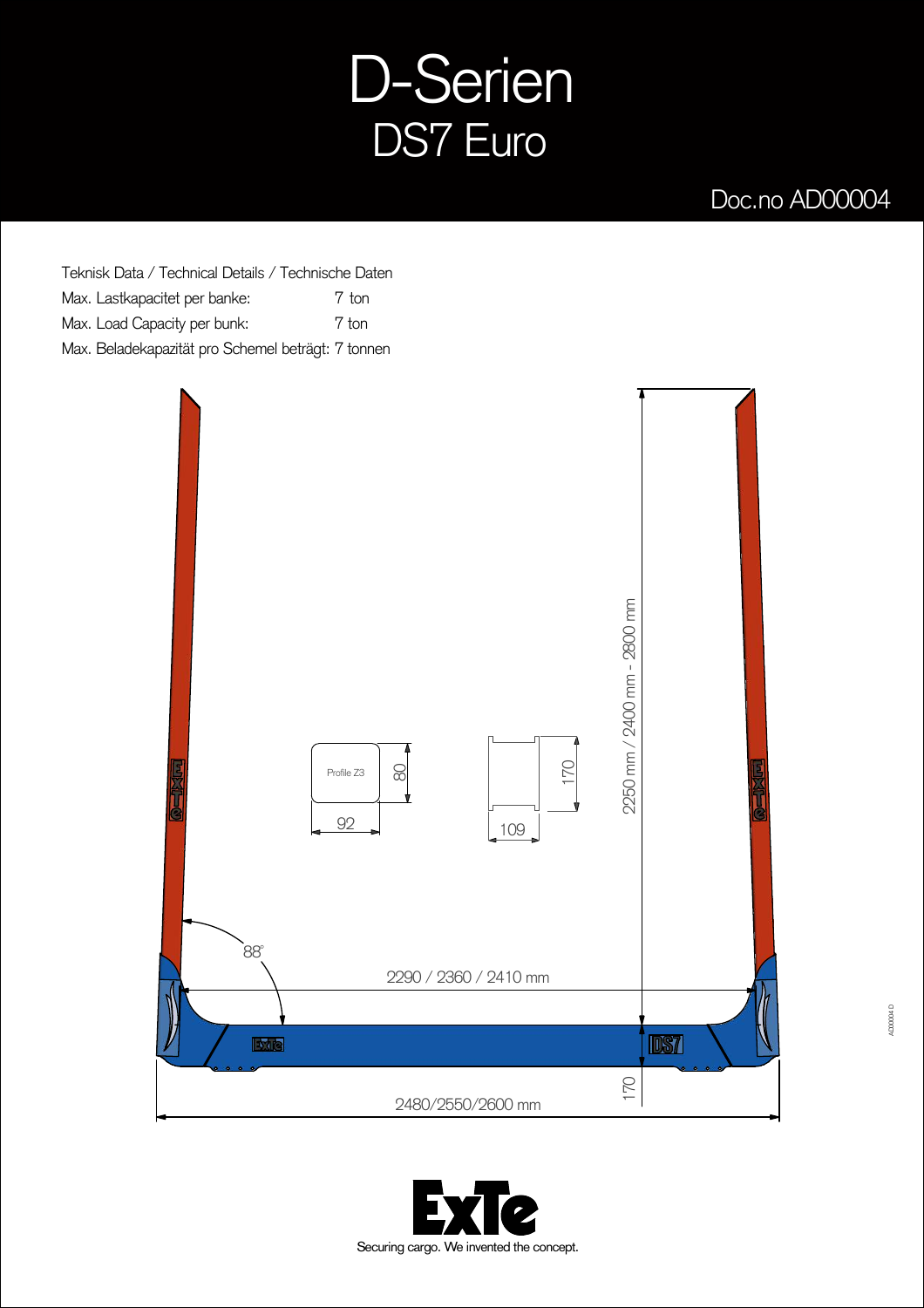



| Pos.           | Part.no   Pcs |                | Benämning                |                | Description   Bezeichnung | Weight*  |
|----------------|---------------|----------------|--------------------------|----------------|---------------------------|----------|
|                | 810417        |                | Stomme DS7 2,48          | <b>Bolster</b> | Schemelkörber             | 54,9 kg  |
|                | 810416        |                | Stomme DS7 2.55          | <b>Bolster</b> | Schemelkörper             | 56,0 kg  |
|                | 810419        |                | Stomme DS7 2.60          | <b>Bolster</b> | Schemelkörber             | 56,9 kg  |
| $\mathfrak{D}$ | 810196        | $\mathfrak{D}$ | Låselement D-Profil      | Wedae kit      | Keil                      | $1,2$ kg |
| 3              | 802580        | 2              | Stake Z3 T7 2410 Euro 45 | Stake          | Runge                     | 34,1 kg  |
| 3              | 802579        | $\mathfrak{D}$ | Stake Z3 T7 2560 Euro 45 | Stake          | Runge                     | 35,4 kg  |
| 3              | 802578        | $\mathfrak{D}$ | Stake Z3 T7 2610 Euro 45 | Stake          | Runge                     | 35,9 kg  |
| 3              | 802568        | 2              | Stake Z3 T7 2660 Euro 45 | <b>Stake</b>   | Runge                     | 36,3 kg  |
| 3              | 802569        | 2              | Stake Z3 T7 2710 Euro 45 | Stake          | Runge                     | 36,7 kg  |
| 3              | 802570        | 2              | Stake Z3 T7 2760 Euro 45 | Stake          | Runge                     | 37,2 kg  |
| 3              | 802571        | 2              | Stake Z3 T7 2810 Euro 45 | Stake          | Runge                     | 37,6 kg  |
| 3              | 802577        | 2              | Stake Z3 T7 2860 Euro 45 | Stake          | Runge                     | 38,0 kg  |
| 3              | 802752        | 2              | Stake Z3 T7 2910 Euro 45 | <b>Stake</b>   | Runge                     | 38,5 kg  |
| 3              | 802753        | 2              | Stake Z3 T7 2960 Euro 45 | <b>Stake</b>   | Runge                     | 38,9 kg  |

ExTe förbehåller sig rätten att göra ändringar i specifikationer och<br>annan information i detta dokument utan förhandsinformation.

ExTe reserves the right to make changes in specifications and other information contained in this document without prior notice.

ExTe behält sich das Recht vor, Änderungen an Spezifikationen und anderen<br>Informationen in diesem Dokument ohne vorherige Ankündigung vorzunehmen.



|                   |        |                 |       |        |        | A mm B mm C mm D mm E1 m3 E2 m3 E3 m3 |
|-------------------|--------|-----------------|-------|--------|--------|---------------------------------------|
| Loading<br>height | Length | Total<br>Height | Depth | F 2290 | F 2360 | F 2410                                |
| 2250              | 2410   | 2420            | 158   | 5,15   | 5,31   | 5,42                                  |
| 2400              | 2560   | 2570            | 158   | 5,5    | 5,66   | 5.78                                  |
| 2450              | 2610   | 2620            | 158   | 5,61   | 5,78   | 5,9                                   |
| 2500              | 2660   | 2670            | 158   | 5,73   | 5.9    | 6,03                                  |
| 2550              | 2710   | 2720            | 158   | 5,84   | 6,02   | 6,15                                  |
| 2600              | 2760   | 2770            | 158   | 5,95   | 6.14   | 6.27                                  |
| 2650              | 2810   | 2820            | 158   | 6,07   | 6,25   | 6,39                                  |
| 2700              | 2860   | 2870            | 158   | 6.18   | 6.37   | 6,51                                  |
| 2750              | 2910   | 2920            | 158   | 6,3    | 6,49   | 6,63                                  |
| 2800              | 2960   | 2970            | 158   | 6,41   | 6,61   | 6,75                                  |

\* Teoretiska

AD00004 D

\* Theoretical

\* Theoretisch

Securing cargo. We invented the concept.